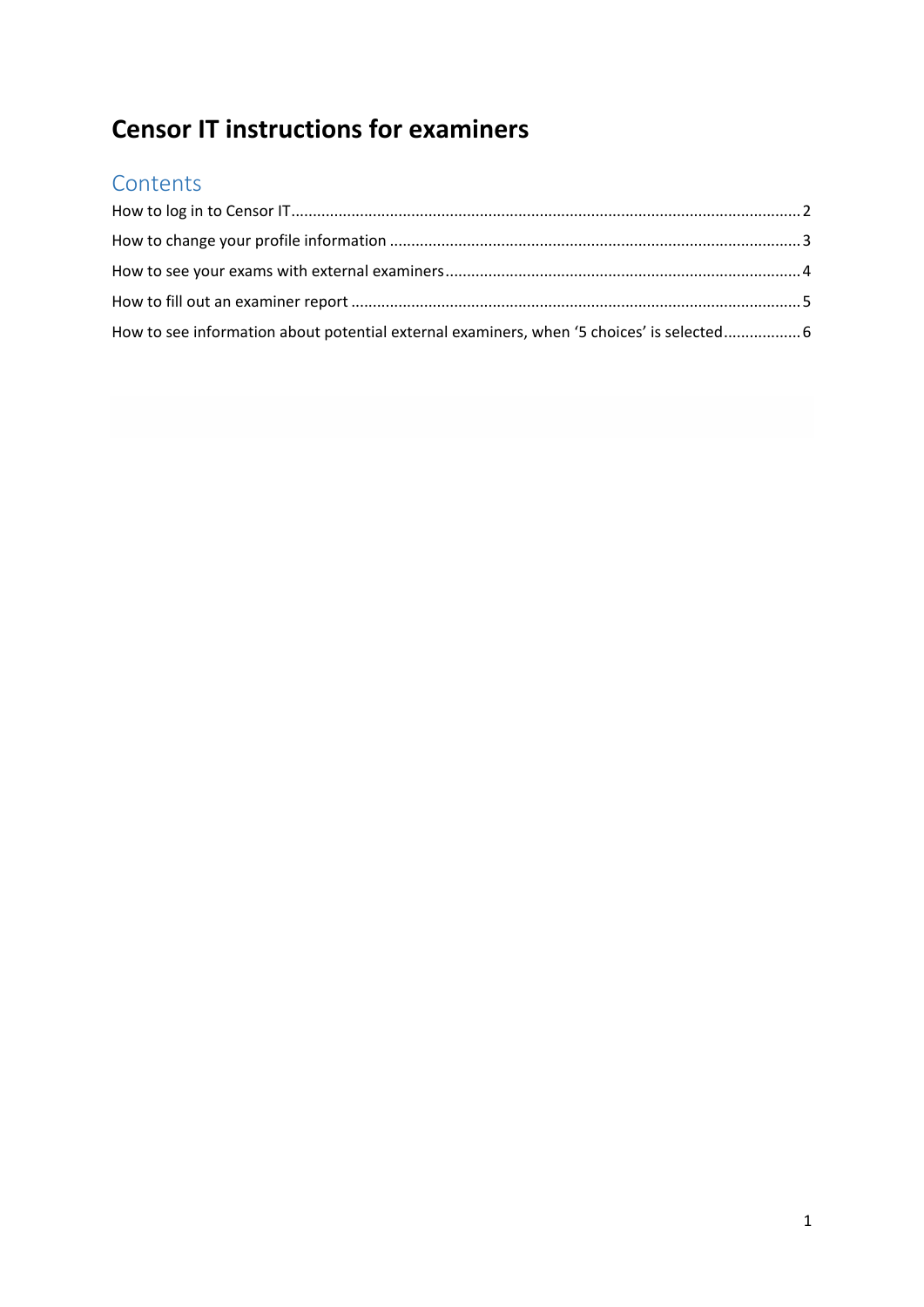## <span id="page-1-0"></span>**How to log in to Censor IT**

When the exam administrators create an account for you in [Censor IT,](https://censor-it.censorerne.dk/) you will receive an email with your user number and a link, where you can create your password.

In Censor IT, you can change your profile information, view information about your exams with external examiners, and enter examiner's reports.

To log in to Censor IT do the following:

- Enter your user number and password on the right side of the page, where it says 'Medlemsområde'.
- Click on 'log ind'.

If you have forgotten your password or username, do the following:

- Press the light blue 'Glemt brugernr. og/eller adgangskode' button.
- Enter the email address that your exam administration has used to create your profile. Most often it is your university email.
- In a couple of minutes you will receive an email with a your user number and a link to create a new password.
- If you do not receive an email after a few minutes, check your spam filter or contact the exam administration to find out which email address was used when creating your profile on Censor IT.

If you want to change your password do the following:

- Log in to Censor IT.
- Press 'Min profil' in the menu on the right.
- Enter your new password in the box where it says 'Evt. ny adgangskode'.
- Press the blue 'gem ændringer,' button located at the top and bottom of the page.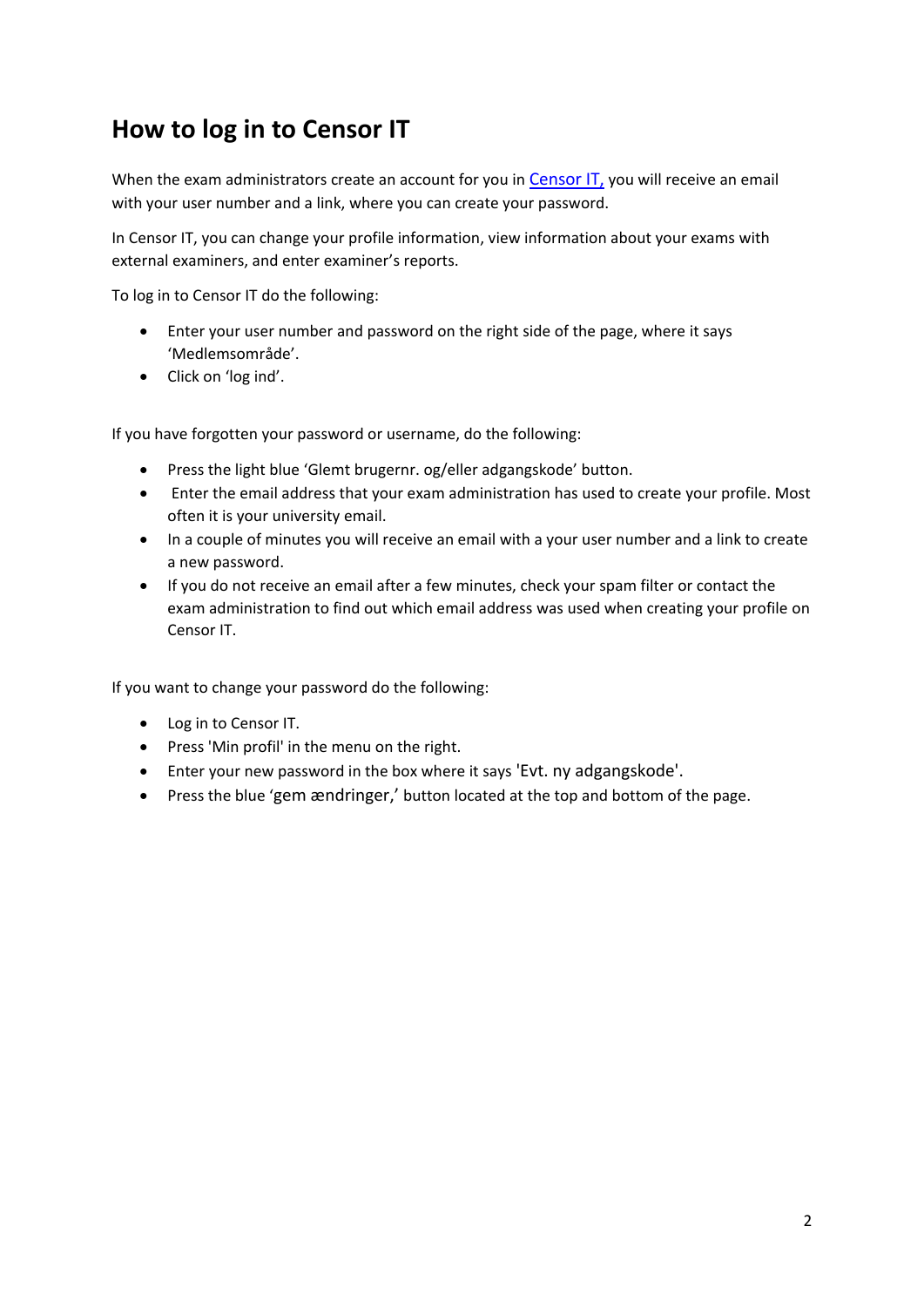# <span id="page-2-0"></span>**How to change your profile information**

After you have logged in to Censor IT, you can see the profile information that is registered about you on the site. You access the information by pressing 'Min profil' in the menu on the right. To update profile information, do the following:

- Access 'Min Profil'
- Find the information you want to update on the page e.g. phone number
- Enter the new information
- Press the blue 'gem ændringer', button located at the top and bottom of the page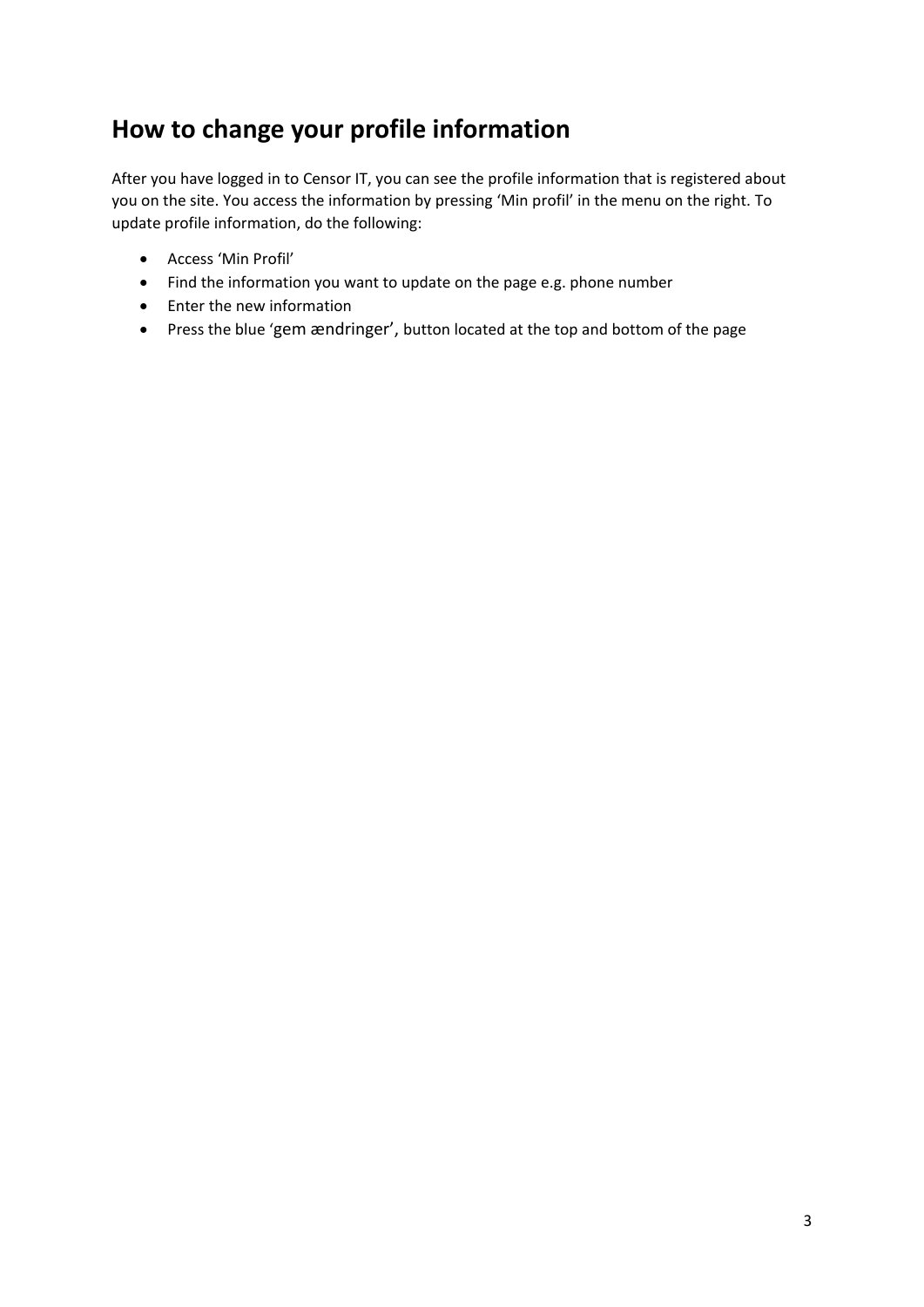#### <span id="page-3-0"></span>**How to see your exams with external examiners**

In Censor IT you can see an overview of your exams with external examiners. By each exam, you can see information regarding it and who the external examiner is. To do so do the following:

- Log in to Censor IT.
- Press 'Prøver' in the menu on the right.

In the overview, you can also see the examiner's report and external examiner's reports (censorrapport) that are associated with each exam. They are visible when you and the external examiner have completed the reports.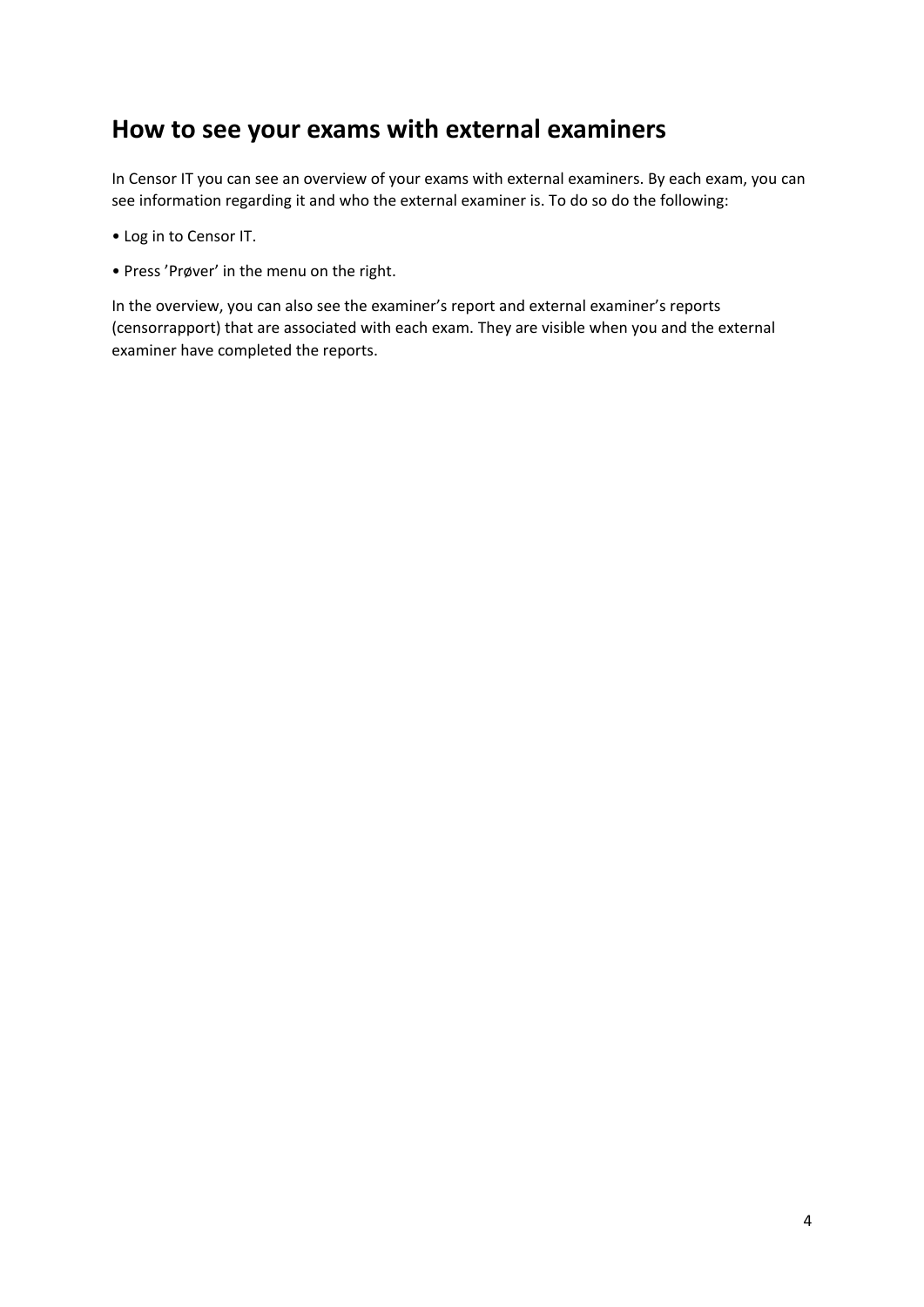### <span id="page-4-0"></span>**How to fill out an examiner report**

Examiner's reports are evaluations of the external examiners you collaborate with during exams. You are advised to fill out an examiner's report after each exam with an external examiner. The objective of the examiner's report is to assure the quality of the external examiners and to help the external examiners improve his or her abilities as external examiner. The report deals with the following areas:

- The external examiner's professional match
- The external examiner's preparation
- The external examiner's behavior
- The external examiner's deliberation in relation to the assessment criteria and contribution when given feedback to students

You can fill out an examiner's report from the last day of the exam or the last date set to discuss the examinee's performance, which is registered in Censor IT. The system automatically sends reminders if you do not complete the report.

To fill out an examiner's report, do the following:

- Log in to Censor IT.
- Press 'Indtast Eksaminatorrapport' in the menu on the right.
- Select the relevant exam from the overview of missing examiner's reports.
- If you have no comments about the exam, press *'Tilfredsstillende (ingen bemærkninger)'* i.e. *'Satisfactory (no comments)'* and press *'Indsend'* at the bottom of the page. Alternatively, you can press the blue *'Intet at bemærke'* button i.e. *'Nothing to notice'* at the top of the page.
- If you have comments on one or more of the areas, you are asked to assess in the report indicate this by choosing *'Ikke tilfredsstillende'* i.e. *'Not satisfactory'* by the relevant area. When you have done so write a comment, which elaborates on the point of criticism.
- General comments, including praising, can be written in the last section of the report.
- If you assess that the chairman of the external examiners should see your examiner's report immediately, tick the box 'STRAKSADVISERING.'
- Finally press *'Indsend'* at the bottom of the page.
- If you ticked 'STRAKSADVISERING' an additional window will appear where you must approve the report will be sent immediately the chairman of the external examiners.

If you received an email requesting you to fill out a report for an exam, which is postponed or cancelled contact the 'Kontaktperson' of the exam.

If you discover that you have made a mistake in your report, after submitting it contact Censorsekretariatet who will unlock the report so you can edit it.